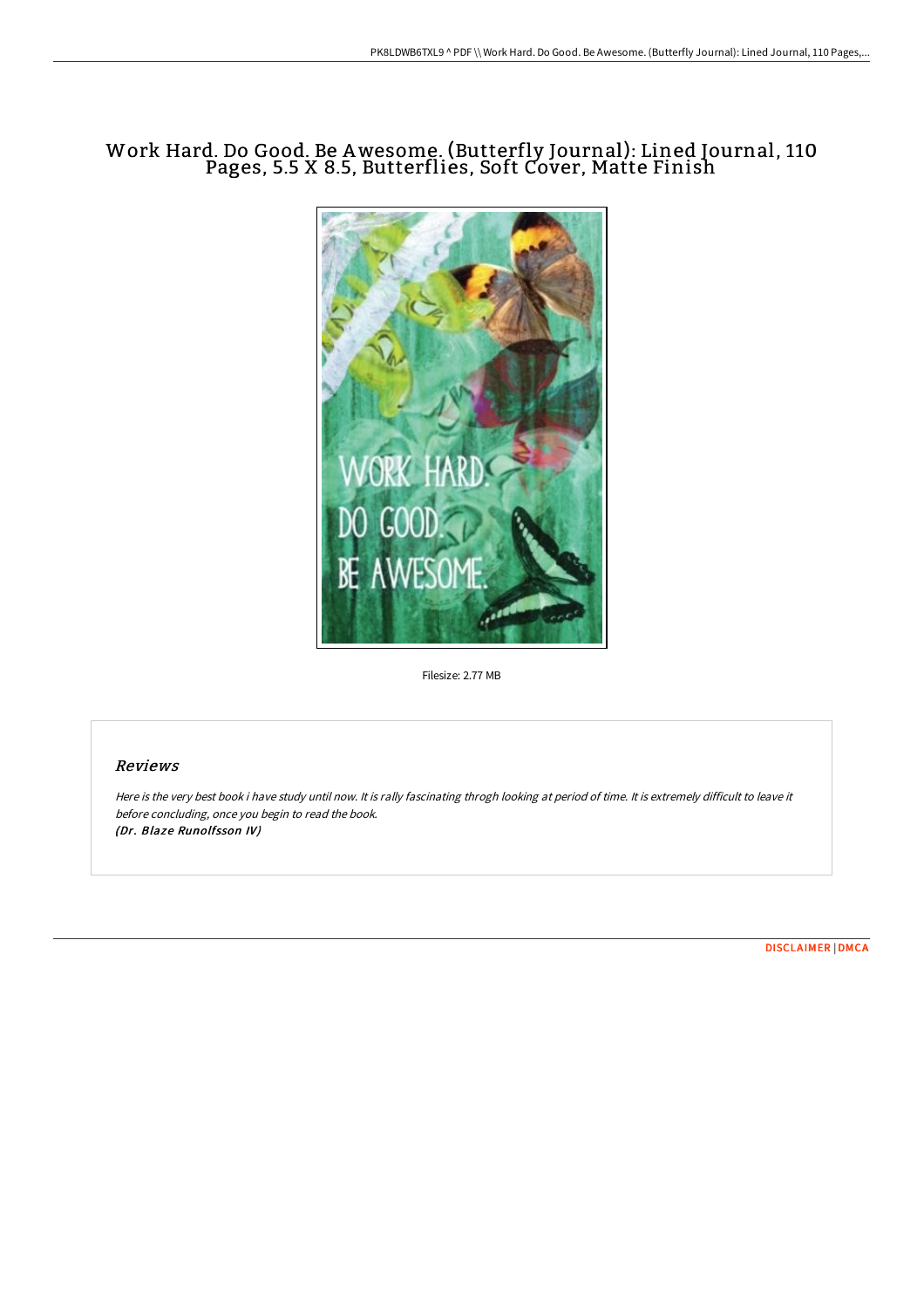## WORK HARD. DO GOOD. BE AWESOME. (BUTTERFLY JOURNAL): LINED JOURNAL, 110 PAGES, 5.5 X 8.5, BUTTERFLIES, SOFT COVER, MATTE FINISH



To get Work Hard. Do Good. Be Awesome. (Butterfly Journal): Lined Journal, 110 Pages, 5.5 X 8.5, Butterflies, Soft Cover, Matte Finish eBook, make sure you click the hyperlink under and download the ebook or have access to other information that are have conjunction with WORK HARD. DO GOOD. BE AWESOME. (BUTTERFLY JOURNAL): LINED JOURNAL, 110 PAGES, 5.5 X 8.5, BUTTERFLIES, SOFT COVER, MATTE FINISH ebook.

Createspace Independent Publishing Platform, 2017. PAP. Condition: New. New Book. Shipped from US within 10 to 14 business days. THIS BOOK IS PRINTED ON DEMAND. Established seller since 2000.